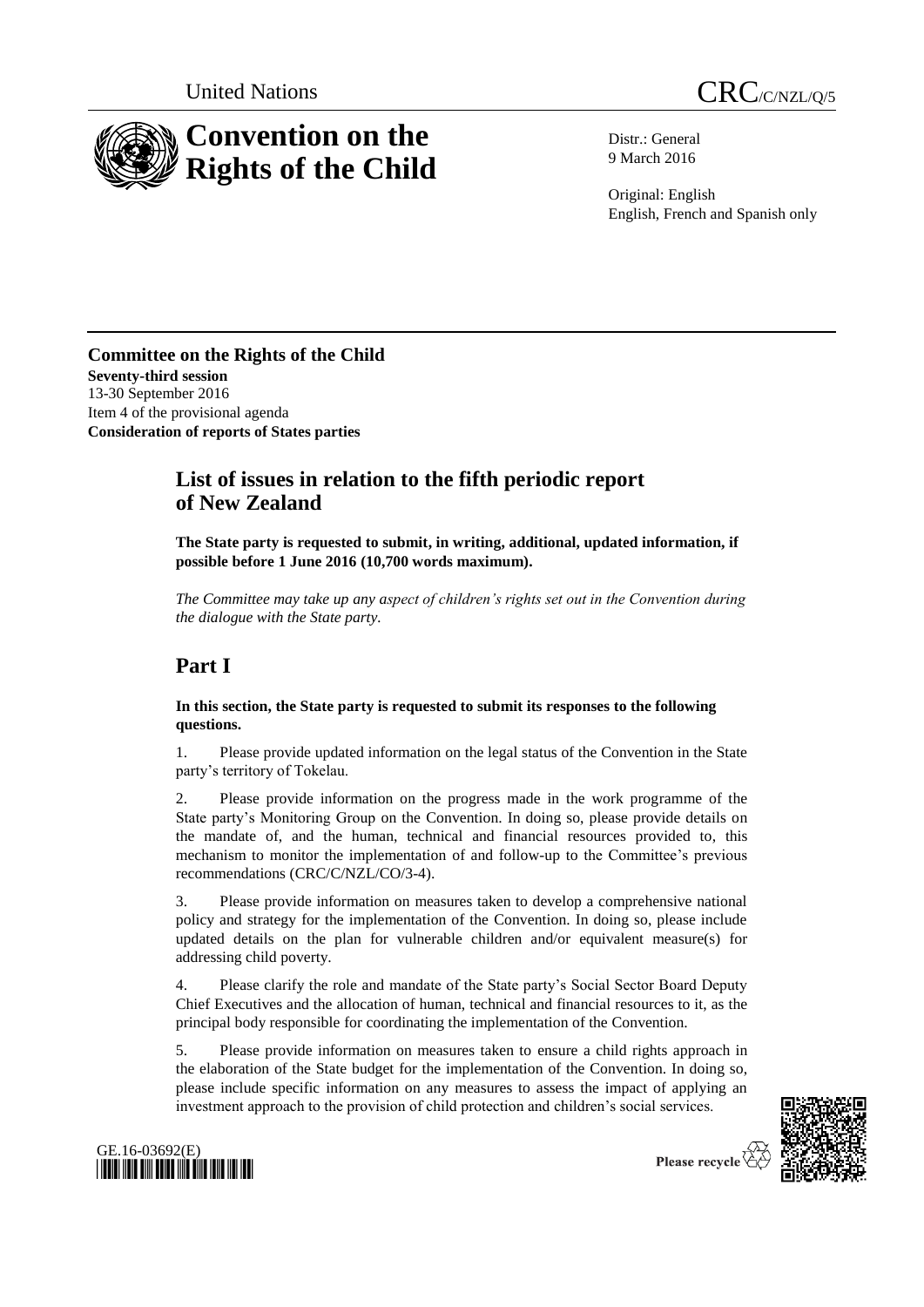6. Please provide information on measures taken to ensure that the State party's possible outsourcing of the provision of essential services to private enterprises is compliant with the provisions of the Convention. In doing so, please include information on the extent to which the Committee's general comment No. 16 (2013) on State obligations regarding the impact of the business sector on children's rights has been taken into account.

7. Please provide updated information on measures taken to ensure the right of children to be heard, particularly on policy and legislation related to children's rights, as well as on administrative and judicial decisions affecting them. In this context, please include information on the changes made to the Family Court in 2014. Please also provide information on the extent to which children were consulted in the preparation of the State party's fifth periodic report to the Committee, and on the mandate and activities of the Youth Advisory Group.

8. Please indicate what measures are taken to ensure the right of the child to privacy in the context of:

(a) The information sharing processes under the State party's Approved Information Sharing Agreement;

(b) The information required for the operation of predictive risk modelling under the State party's child protection system;

(c) Instances in which children and/or their family members are subjected to government surveillance.

9. Please provide information on any evaluations undertaken of the effectiveness of the measures taken to address all forms of violence against children mentioned in paragraphs 70 to 80 and 105 to115 of the State party report.

10. Please provide information on measures taken to:

(a) Collect data on violence and bullying in schools;

(b) Monitor the impact of the student mental health and well-being initiatives recently introduced in schools on the incidence of violence and bullying;

(c) Assess the effectiveness of measures, legislative or otherwise, in countering violence and bullying in schools.

11. Please provide updated information on measures taken to follow up on the interim report of the Modernising Child, Youth and Family Expert Panel and the "State of Care 2015" report of the Office of the Children's Commissioner.

12. Please provide updated information on the measures taken to provide inclusive education for children with disabilities, including mental and/or psychosocial disabilities.

13. Please provide updated information on measures taken to further reduce the occurrence of preventable diseases, including rheumatic fever, respiratory and skin diseases, among Maori children. Please also provide information on measures taken to reduce the prevalence of obesity.

14. Please provide information on measures taken by the State party to ensure the right to adequate housing and a decent standard of living, including for children in single-parent families and for Maori and Pacific Island children. In doing so, please include information on measures taken to:

(a) Implement the recommendations of the State party's Expert Advisory Group on Solutions to Child Poverty;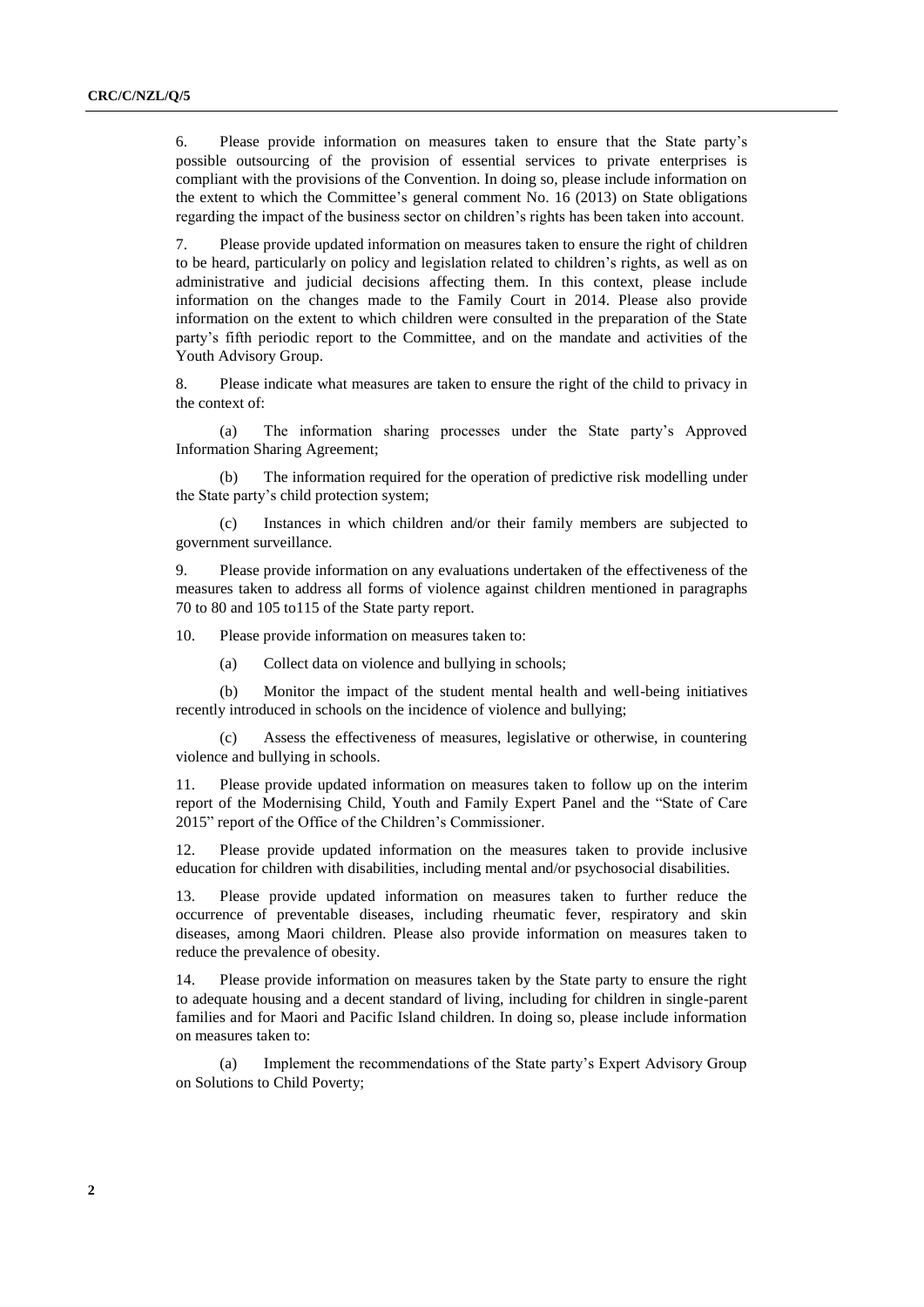(b) Ensure that providers of social housing, particularly private providers, comply with the provisions of the Convention;

(c) Ensure that decisions regarding the implementation of the Social Security Act and related benefits are in accordance with the provisions of the Convention, in particular the principle of the best interests of the child;

(d) Ensure that children who were affected by the 2010 and 2011 earthquakes received adequate support during the State party's earthquake recovery initiatives.

15. Please provide updated information on measures taken to ensure the compliance with the Convention of the State party's juvenile justice legislation and policies. In doing so, please provide information on measures taken to:

(a) Raise the minimum age of criminal responsibility;

(b) Raise the age limit under the Children, Young Persons, and Their Families Act;

(c) Implement the recommendations of the State party's joint thematic review of young persons in police detention;

(d) Improve the operation, both in terms of numbers of children affected and processing time, of custodial remand under its youth justice system.

16. Please provide detailed updated information on measures taken by the State party in follow-up to the Committee's concluding observations concerning the Optional Protocol to the Convention on the Rights of the Child on the involvement of children in armed conflict (CRC/C/OPAC/CO/2003/NZL) and inform the Committee of any new legislation, policies and procedures relevant to the implementation of the Optional Protocol.

### **Part II**

#### **In this section, the Committee invites the State party to provide a brief update (no more than three pages) on the information presented in its report regarding:**

(a) New bills and laws, and their respective regulations;

(b) New institutions and their mandates, and institutional reforms;

(c) Recently introduced policies, programmes and action plans, and their scope and financing;

(d) Recent ratifications of human rights instruments.

### **Part III**

#### **Data, statistics and other information, if available**

1. Please provide consolidated budget information for the past two years on budget lines allocated for children and social sectors, indicating each budget line as a percentage of the total national budget and gross national product, and geographic allocation.

2. Please provide, if available, updated statistical data, disaggregated by age, sex, ethnic origin, national origin, geographic location and socioeconomic status, for the past two years, on: